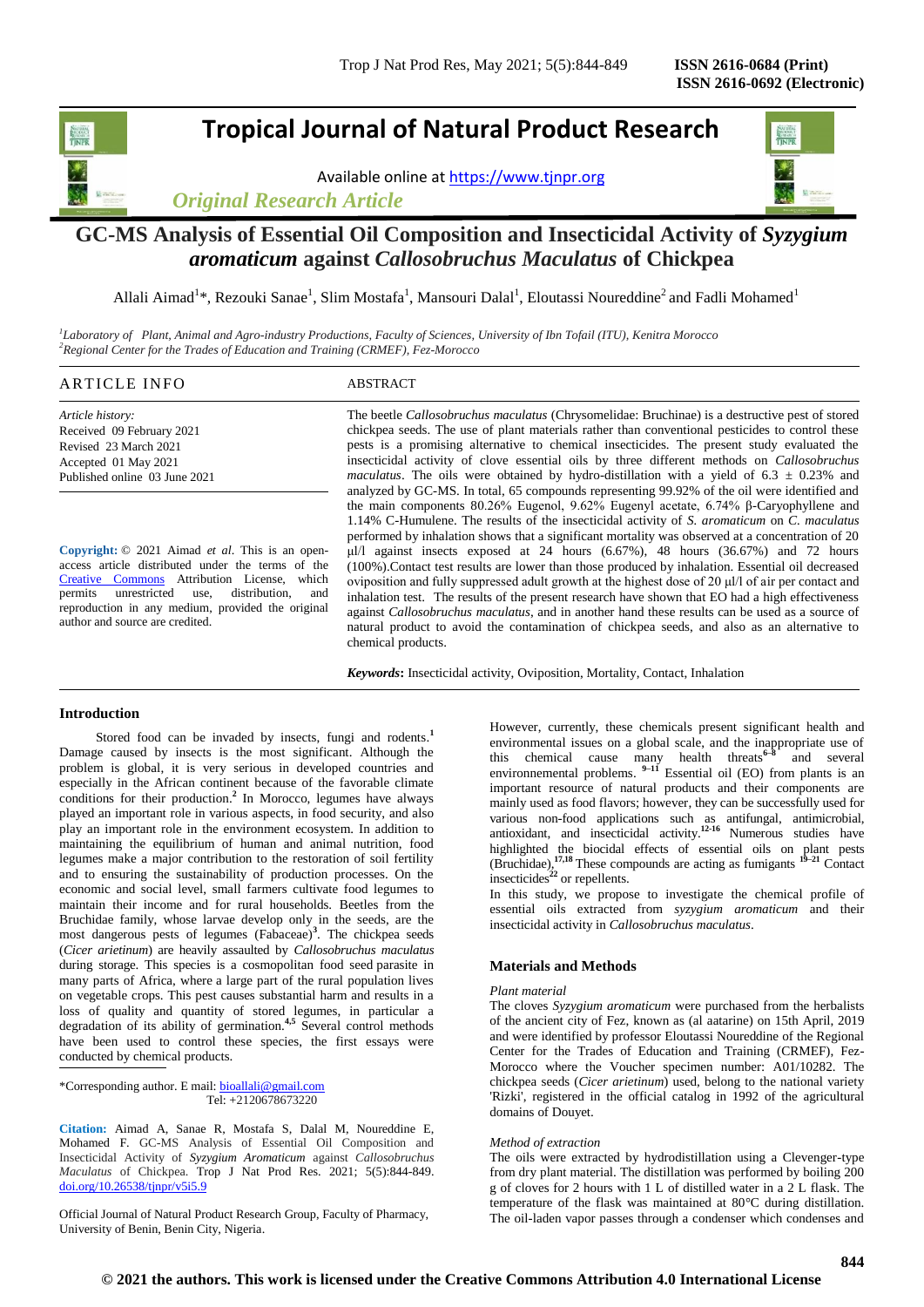falls into a burette. The distillate contains hydrolate and essential oils. Essential oils were collected by decantation, then dried on anhydrous sodium sulfate and stored in an Eppendorf tube at 4°C and protected from light. **23**

### *Animal material*

Adults of C. *Maculatus* were obtained from a mass-reared strain at the Biotechnology and Natural Resources Preservation Laboratory at a temperature of approximately  $27 \pm 1$ °C and a relative humidity of 70  $\pm$  5% and a photoperiod of 14 h (light)/10 h. (dark). The non-fogging form of insect with a higher reproductive capacity, was used.

## *GC-MS analysis*

Chromatographic analyses were carried out by Perkin Elmer (Clarus 580) electronically pressure-controlled gas chromatography (GC). The capillary column type fused silica, 30m long, and 0.25 mm diameter. The helium is carrier gas with a flow rate of 1.0 ml/min. The temperature of the column was automatically programmed at 50°C for 10 min, then from 50 to 200°C for 75 min and finally at 200°C for 25 min. The injector and detector temperatures fixed at (200°C).

## *Assessment of essential oil toxicity by contact*

Essential oil solutions are tested for fumigation. In order to facilitate their diffusion in the treatment medium, the oil charge is deposited on the Whatman No. 2 filter paper disc. The different concentrations of essential oils, defined in relation to the volume of air in the bocal enclosure, are expressed in microliter per liter (μl/l of air) **<sup>24</sup>**. The amount of oil depends on the volume of the glass jars; and four concentrations were added: 1, 5, 10 and 20 μL/L.

The mortality rate study was conducted on 100 grams of healthy chickpea seeds, with daily monitoring of all parameters such as adult longevity/mortality, female fertility (number of eggs laid) and the development of new individuals after the life cycle. Each glass jar received 100 g of chickpea seeds, a slice of filter paper soaked with the essential oil load to be studied, and 10 pairs of *C. maculatus*. Control was carried out using the same conditions as essential oil, with untreated filter paper. Thus, five repetitions were performed.

For mortality, the number of dead insects was counted every day after the completion of the experiment and the mortality rate is determined. Because of the importance of egg laying, the eggs laid on the walls of the jars and on the seeds were counted under a binocular magnifying glass. The calculation of their number was compared to the control. The rate of oviposition reduction was then determined.

## *Assessment of essential oil toxicity by Inhalation*

In glass jars with a volume of one liter, small pieces of cotton were suspended with a thread attached to the inside of the lid. Doses of essential oils were stored in cotton with micropipettes 10 minutes before the insects were deposited in order to saturate the medium. Ten of C. *maculatus* (male and female) aged 24 hours were inserted in each jar, the closing of which was perfectly sealed. After 24 hours, dead insects were counted. Insects were considered dead when no movements were observed for 1 hour. Bioassays were carried out under the same constant rearing conditions, i.e. roughly  $27 \pm 1$ °C and with a relative humidity of 70  $\pm$  5 percent and a photoperiod of 14h (light)/10h (dark). 5 μL/mL, 10 μL/mL and 20 μL/mL) to evaluate the difference in efficacy between the two tests **<sup>24</sup>**

#### *Repellency test*

In order to evaluate the repellent activity of the essential oil of cloves, a disk of Whatman filter paper, 11 cm in diameter, was cut into two equal parts to adapt to the size of the Petri dishes. Half of the filter paper was treated with 0.3 ml of acetone as a control and the other half with an acetone solution containing 1, 5, 10 and 20 μL/L of essential oils. Ten pairs of adult bruchids (less than 24 hours) were placed in the center of the box. The Petri dishes were then closed with Parafilm. This study was carried out in three replicates under the same conditions as insect rearing. After half an hour, we count the number of bruchids present on the part of the disk treated with essential oil and the number of individuals present on the part treated with acetone alone. **25**

### *Calculation method*

The observed mortality rate was performed by the Abbott formula. **26**

$$
Pc = 100 \times \frac{Po - Pt}{100 - Pt}
$$

**Where** 

 $Pc =$  percent corrected mortality;  $Po =$  observed mortality in the trial and Pt = observed mortality in the control.

The egg-laying reduction rate is given by the following formula:

$$
Tx = 100 \times \frac{Nt - Ne}{Nt}
$$

Where

 $Tx = rate of reduction relative to the control;  $Nt = number of eggs in$$ the control jar and Ne = number of eggs in the experimental trial.

The percentage reduction in adult emergence or inhibition rate (% IR) was determined by Tapondijou *et al.*<sup>17</sup> as follows:  $T_n$  100/ $C_n$  or:

Cn is the number of newly emerged insects in the untreated (control) jar.

Tn is the number of insects newly emerged in the treatments The percent repulsion (PR) is calculated according to the following formula **<sup>27</sup>**

$$
PR\ (\%) = [(NC - NT) / (NC + NT)] \times 100
$$

PR = percentage of repellency

 $NC =$  number of insects in the control area

 $NT =$  number of insects in the treatment area

*Statistical analysis* 

The statistical analysis of essential oil yields was carried out using IBM SPSS Statistics version 21. Statistically significant differences were determined by a two-way ANOVA followed by a Fisher's LSD test at the 5% significance level.

## **Results and Discussion**

## *Yield and chemical composition of essential oils*

The essential oil obtained is light yellow in color, with a yield of 6.3  $\pm$ 0,23 percent. The findings of the analysis established 65 chemicals, comprising more than 99.92% of the chemical composition of the species' essential oil. Analysis of the chemical composition of *syzygium aromaticum* EO revealed the presence of 80.26% Eugenol, 9.62 % Eugenyl acetate, 6.74 % β-Caryophyllene and 1.14% C-Humulene.

#### *Bioassay experiments*

#### *Inhalation test*

This test has improved the potency of *Syzygium aromaticum* EO against *Callosobruchus maculatus*. Mortality was 53.33 ± 11.55% after 4 days at the dose of (1 μL HE/L air) and 100 % after 72 h at the dose of 20μl HE/L air (Table 2). For female fertility, we recorded a reduction of more than 95% at low doses (1 and 5 μL HE/L of air) and 100% at high doses (10 and 20 μL HE/ml of air). Similarly, no insect appeared in any of the treated batches (Table 3).

#### *Contact test*

At low doses (1 and 5μl/L) the findings are not satisfactory (Table 4 and Table 5), but at higher doses of  $20\mu l/L$ ,  $96 \pm 5.47$  per cent of mortality was recorded after 3 days of treatment. This mortality increased gradually to  $100 \pm 0$  per cent after 4 days of exposure. All oil concentrations showed a reduction in fecundity and a rate of emergence greater than 90 per cent with a total absence of onsets reported in batches treated at doses of 10 and 20 μL/L.

#### *Repellency test:*

The mean percentage of repellency of *S. aromaticum* essential oil against *C. maculatus* is shown in Table 6. According to the results, the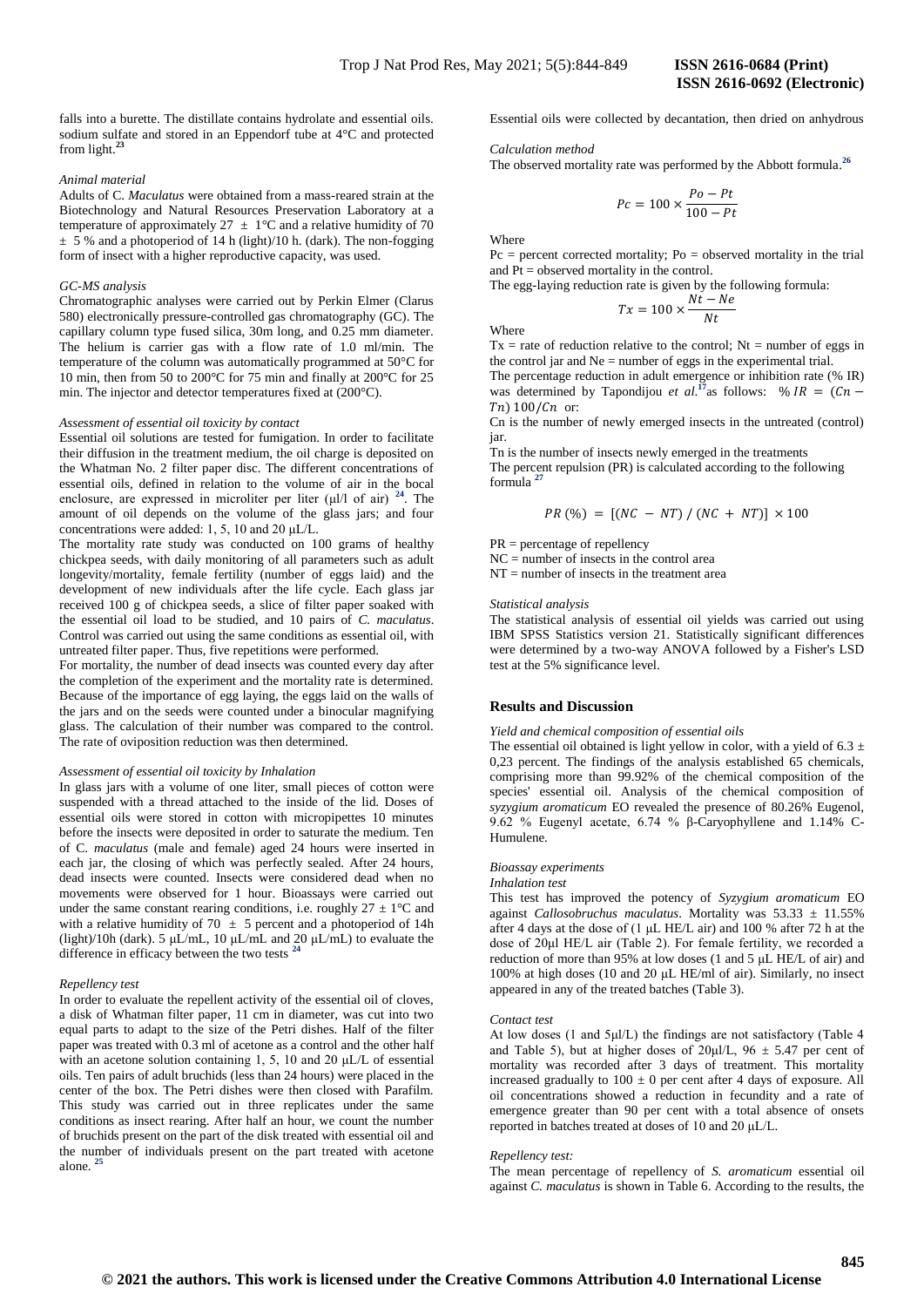**846**

repellent effect of the essential oil increases with the concentrations after 2 and 4 hours and reaches its maximum at concentration 20 μL/L. At the concentration 20 μL/L, the percentage of repulsion of the essential oil against *C. maculatus* is 56.67 after 2 h, and 70 after 4 h. *S. aromaticum* is one of the major plant origins of phenolic compounds,<sup>28-30</sup> Eugenol is a compound mainly responsible for the aroma of cloves and accounts for between 72 and 90 per cent of the volatile oil of cloves.**<sup>29</sup>** Other common constituents of essential oil are eugenyl acetate, β-caryophyllene, methylsalicylate, pinene, vanillin<sup>31</sup>, and α-humulène.**<sup>32</sup>** Variation in the components and composition of clove essential oil depends on the variety, agro-ecological factors, pretreatment, refining and extraction methods.**31,23** The essential oil of *S. aromaticum* is effective against insects, the seed pest C. maculatus due to the high amount of Eugenol (80.26%), Eugenyl acetate (9.62%) and *β*-Caryophyllene (6.74%), and is non-toxic to humans and mammals. This hypothesis was also put forward by Lawal**<sup>33</sup>** to explain the efficacy of clove oils on various pests. These terpene compounds play

a repellent role at low concentrations and a lethal role at high concentrations.**<sup>34</sup>** The study also showed that the essential oil of *S. aromaticum* tested resulted in a significant reduction in the amount of eggs laid by the females of C. maculatus. This reduction is observed from the lowest concentration. The oviposition reduction rate is 95.93  $\pm$  0.97 per cent (inhalation test) and 93.46  $\pm$  1.2% (contact test) respectively to  $0 \pm 0\%$  in the control jar at a low dose of 1µl/l air. At a high dose of 20µl/l of air, a total reduction of 100% of egg laying and emergence was recorded. Similar results were reported by De Oliveira, Sasikala and Sahaf. **35–37** This reduction in oviposition is thought to be due to the early death of *C. maculatus* adults because of essential oil treatment, as shown by Schmidt *et al*. **<sup>38</sup>** and Mazibur and Gerhard **<sup>39</sup>** studying the effect of *Acorus calamus* oil on *Callosobruchus phaseoli*. The contact toxicity of volatile vegetable oils to pests of products stored as insecticides is due to their volatility and therefore their low persistence. These properties have forced researchers to repeat applications.

|  |  | Table 1: Chemical composition of essential oils of Syzygium aromaticum |  |  |  |  |
|--|--|------------------------------------------------------------------------|--|--|--|--|
|--|--|------------------------------------------------------------------------|--|--|--|--|

| <b>Compunds</b> | <b>Components</b>                 | <b>Relative percentage</b> |
|-----------------|-----------------------------------|----------------------------|
| $\mathbf{1}$    | Isovaleral                        | $\mathop{\mathrm{tr}}$     |
| $\overline{c}$  | Furfural                          | $0.01\,$                   |
| 3               | Benzaldehyde                      | tr                         |
| $\overline{4}$  | 6-Methyl-5-hepten-2-one           | $\mathop{\mathrm{tr}}$     |
| 5               | Limonene                          | $\mathop{\mathrm{tr}}$     |
| 6               | Benzyl alcohol                    | ${\rm tr}$                 |
| 7               | (E)-@-Ocimene                     | ${\rm tr}$                 |
| $\,$ 8 $\,$     | Linalool                          | 0.01                       |
| 9               | (E)-4,8-Dimethylnona-1,3,7-triene | 0.01                       |
| 10              | Ethyl benzoate                    | $\mathop{\mathrm{tr}}$     |
| $11\,$          | Methyl salicylate                 | 0.05                       |
| 12              | Chavicol                          | 0.09                       |
| 13              | Eugenol                           | 80.26                      |
| 14              | Dihydroeugenol                    | 0.14                       |
| 15              | C-Copaene                         | 0.14                       |
| 16              | $\beta$ -Bourbonene               | tr                         |
| 17              | 1,5-diepi-β-Bourbonene            | $\mathop{\mathrm{tr}}$     |
| 18              | Vanillin                          | $0.01\,$                   |
| 19              | Methyleugenol                     | 0.03                       |
| 20              | $\beta$ -Caryophyllene            | 6.74                       |
| 21              | Caryophylla-4(12),8(13)-diene     | $0.01\,$                   |
| 22              | 9-epi-Isocaryophyllene            | $0.01\,$                   |
| 23              | C-Humulene                        | 1.14                       |
| 24              | allo-Aromadendrene                | 0.01                       |
| 25              | trans-Cadina-1(6),4-diene         | 0.03                       |
| 26              | G-Muurolene                       | 0.01                       |
| 27              | Germacrene D                      | 0.01                       |
| 28              | $\beta$ -Selinene                 | 0.02                       |
| 29              | $\alpha$ -Selinene                | 0.02                       |
| 30              | $\alpha$ -Muurolene               | 0.02                       |
| 31              | $\gamma$ -Cadinene                | 0.07                       |
| 32              | Cubebol [0,07]                    | 0.01                       |
| 33              | trans-Calamenene                  | 0.04                       |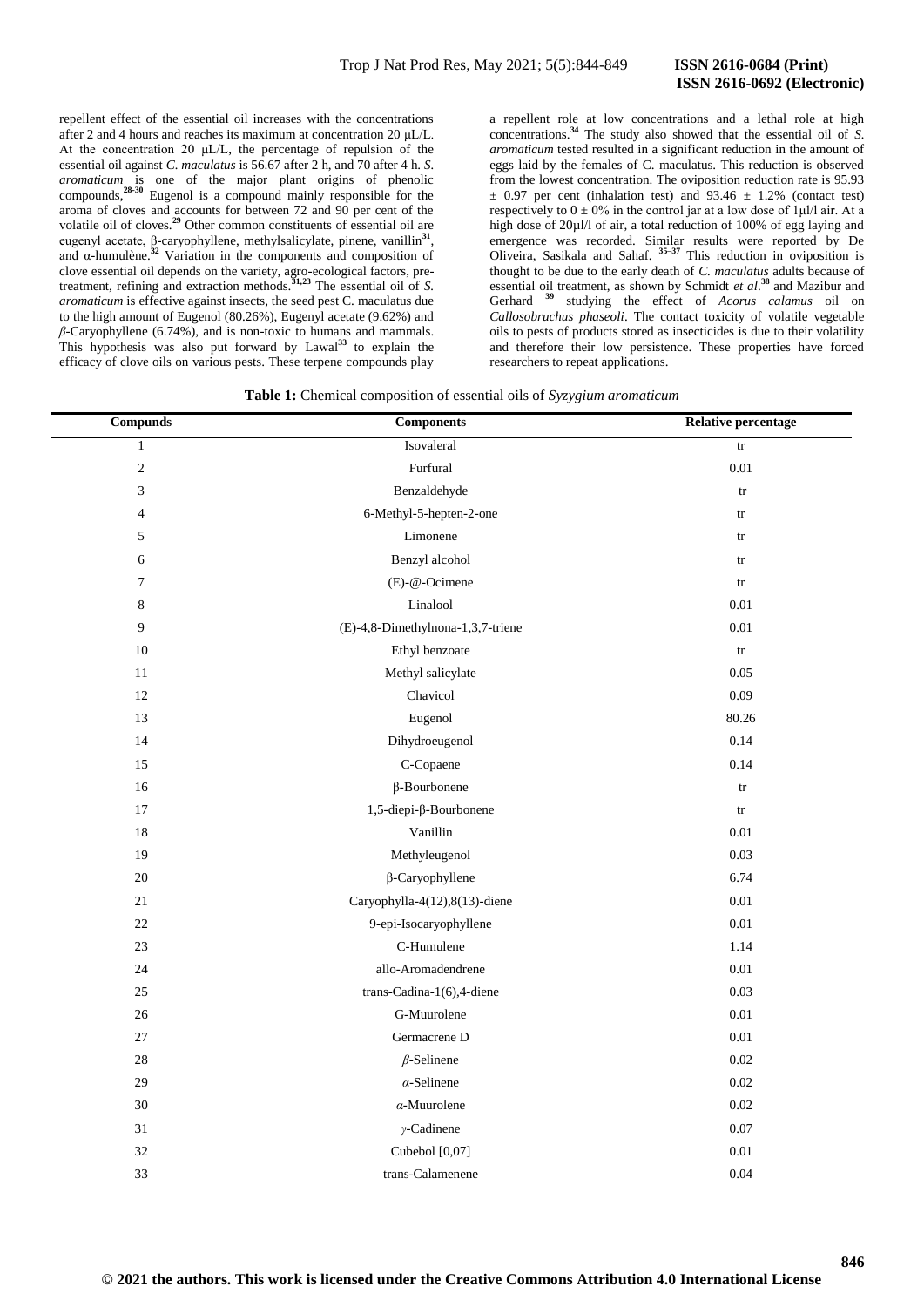## Trop J Nat Prod Res, May 2021; 5(5):844-849 **ISSN 2616-0684 (Print)**

# **ISSN 2616-0692 (Electronic)**

| 34               | $\beta$ -Sesquiphellandrene          | 0.14                   |
|------------------|--------------------------------------|------------------------|
| 35               | $\gamma$ -Cadinene                   | 0.14                   |
| 36               | Eugenyl acetate                      | 9.62                   |
| 37               | C-Calacorene                         | 0.02                   |
| 38               | Unknown                              | 0.08                   |
| 39               | Unknown                              | 0.02                   |
| 40               | (E)-Nerolidol                        | 0.03                   |
| 41               | Caryophyllene oxide                  | 0.31                   |
| 42               | Caryophyllene oxide isomer           | 0.26                   |
| 43               | Unknown                              | 0.02                   |
| 44               | Unknown                              | $\mathop{\mathrm{tr}}$ |
| 45               | Humulene epoxide I                   | $0.01\,$               |
| 46               | Widdrol                              | 0.01                   |
| 47               | Humulene epoxide II                  | 0.04                   |
| 48               | (E)-Isoeugenyl acetate               | $\mathop{\mathrm{tr}}$ |
| 49               | 1-epi-Cubenol                        | 0.02                   |
| 50               | Caryophylladienol I                  | 0.02                   |
| 51               | Caryophylladienol II                 | 0.03                   |
| 52               | K-Cadinol                            | 0.01                   |
| 53               | K-Muurolol                           | $0.01\,$               |
| 54               | C-Muurolol                           | $\mathop{\mathrm{tr}}$ |
| 55               | Unknown                              | 0.01                   |
| 56               | 14-Hydroxy-(Z)-caryophyllene         | 0.04                   |
| 57               | 14-Hydroxy-9-epi-(E)-caryophyllene   | $0.01\,$               |
| 58               | 14-Hydroxy-(E)-caryophyllene         | 0.04                   |
| 59               | Germacra-4(15),5,10 (14)-trien-1C-ol | 0.03                   |
| 60               | (E)-Coniferyl alcohol                | 0.04                   |
| 61               | Benzyl benzoate                      | 0.01                   |
| 62               | Unknown                              | tr                     |
| 63               | Unknown                              | 0.03                   |
| 64               | Unknown                              | $0.01\,$               |
| 65               | Squalene                             | 0.02                   |
| Total identified |                                      | 99.92                  |

| Table 2: Effects of essential oils of Syzygium aromaticum |
|-----------------------------------------------------------|
| tested by inhalation on adult mortality of C. maculatus   |

| <b>Dosage</b> | Percentage of mortality at hours post-treatment |                        |                        |                   |  |
|---------------|-------------------------------------------------|------------------------|------------------------|-------------------|--|
| $(\mu/L)$     | 24h                                             | 48h                    | 72h                    | 96h               |  |
| Control       | $0 + 0^a$                                       | $0 + 0^a$              | $0 + 0^a$              | $0 + 0^a$         |  |
|               | $0 + 0^a$                                       | $16.67 + 5.77^b$       | $40 + 0^b$             | $53.33 + 11.55^b$ |  |
| 5             | $3.33 \pm 4.4^a$                                | $20 + 0^b$             | $56.67 + 5.77^{\circ}$ | $63.33 + 15.27^b$ |  |
| 10            | $3.33 + 4.4^a$                                  | $33.33 + 5.77^{\circ}$ | $80 + 10^d$            | $100 + 0^{\circ}$ |  |
| 20            | $6.67 + 4.4^a$                                  | $36.67 + 5.77^{\circ}$ | $100 + 0^e$            | $100 + 0^{\circ}$ |  |

Each value is a mean  $\pm$  the standard error of three repetitions. The means in the same column followed by the same letter(s) are not significantly different ( $p > 0.05$ ) using the LSD test.

**Table 3:** Effects of essential oils of *Syzygium aromaticum* on oviposition and emergence of adults of *C. maculates*

| <b>Dosage</b><br>$(\mu m/L)$ | <b>Egg-laying reduction</b><br>rate | Adult inhibition rate $(\%$ IR) |
|------------------------------|-------------------------------------|---------------------------------|
| control                      | $0 + 0^a$                           | $0^a$                           |
| 1                            | $95.93 + 0.97^b$                    | 100 <sup>b</sup>                |
| 5                            | $97.83 + 0.57^{\circ}$              | 100 <sup>b</sup>                |
| 10                           | 100 <sup>d</sup>                    | 100 <sup>b</sup>                |
| 20                           | $100 \pm 0^d$                       | 100 <sup>b</sup>                |

Each value is a mean  $\pm$  the standard error of three repetitions. The means in the same column followed by the same letter(s) are not significantly different ( $p > 0.05$ ) using the LSD test.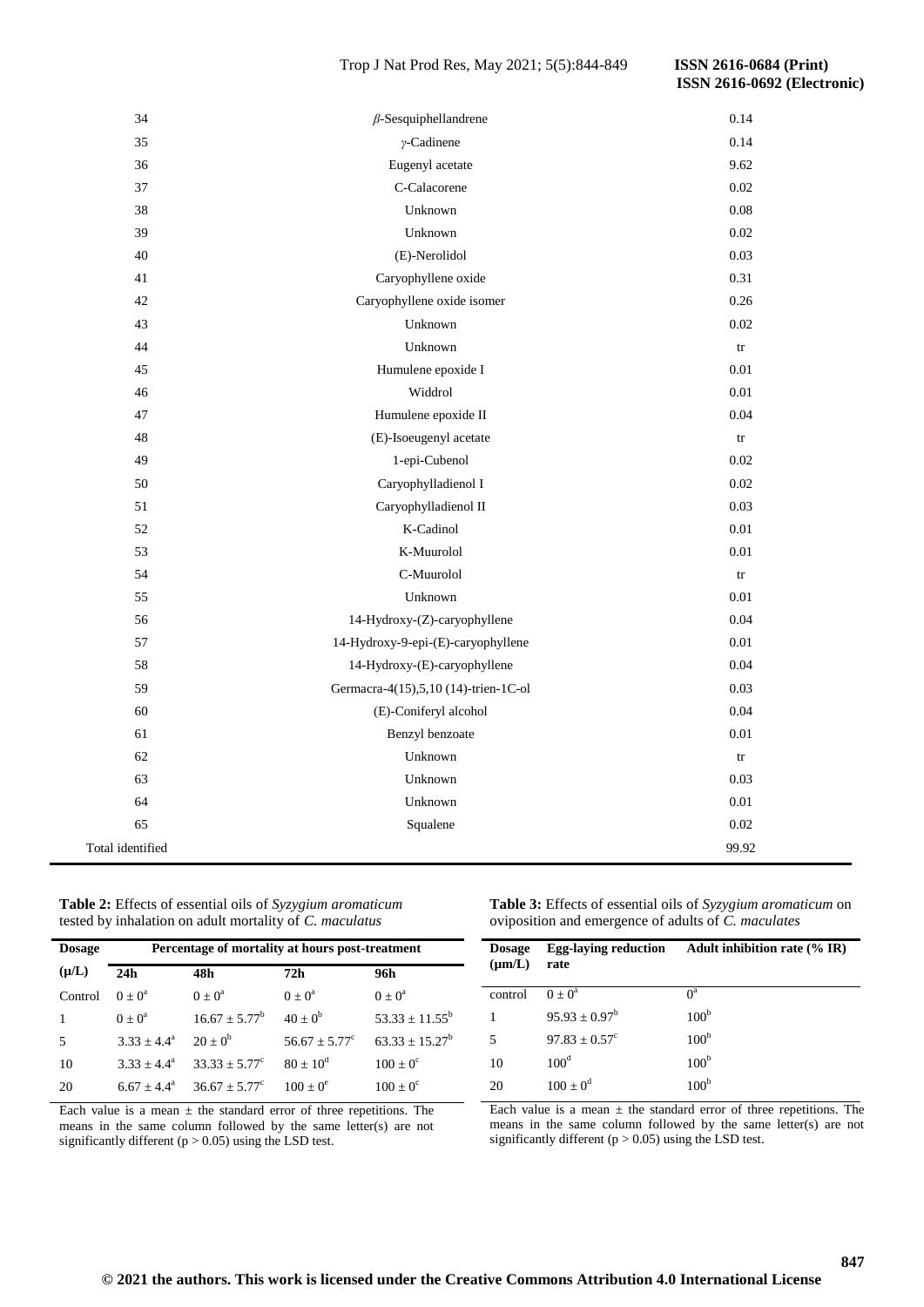| Table 4: Effects of essential oils of Syzygium aromaticum    |  |
|--------------------------------------------------------------|--|
| tested by contact on the mortality of adules of C. maculatus |  |

| <b>Dosage</b><br>$(\mu m/L)$ | Percentage of mortality at hours post-treatment |                     |                     |                     |
|------------------------------|-------------------------------------------------|---------------------|---------------------|---------------------|
|                              | 24h                                             | 48h                 | 72h                 | 96h                 |
| Control                      | $0 + 0^a$                                       | $0 \pm 0^a$         | $0 \pm 0^a$         | $0 \pm 0^a$         |
| 1                            | $2 + 4.47^{\circ}$                              | $10 + 7.07^b$       | $38 + 4.47^b$       | $48 + 8.36^{b}$     |
| 5                            | $6 + 5.47^b$                                    | $14 + 8.94^b$       | $54 + 5.47^{\circ}$ | $62 + 8.36^{\circ}$ |
| 10                           | $4 + 5.47^{ab}$                                 | $36 + 5.47^{\circ}$ | $84 + 8.94^d$       | $78 + 7.07^{\rm d}$ |
| 20                           | $18 + 4.47^{\circ}$                             | $40 + 7.07^{\circ}$ | $96 + 5.47^{\circ}$ | $100 + 0^e$         |

Each value is a mean  $\pm$  the standard error of five repetitions. The means in the same column followed by the same letter(s) are not significantly different ( $p > 0.05$ ) using the LSD test.

**Table 5:** Effects of essential oils of *Syzygium aromaticum* tested by contact on oviposition and emergence of adults of *C. maculatus*

| Egg-laying<br><b>Dosage</b> |                | <b>Adult inhibition rate (% IR)</b> |
|-----------------------------|----------------|-------------------------------------|
| $(\mu m/L)$                 | reduction rate |                                     |
| Control                     | $0 + 0a$       | $(0 + 0^a)$                         |
| 1                           | $93.46 + 1.2h$ | $95.33 + 2.64^b$                    |
| 5                           | $95.98 + 1.3b$ | $97.75 + 2.08^{\circ}$              |
| 10                          | $97.9 + 1.24h$ | $100 + 0^{\circ}$                   |
| 20                          | $99.44 + 0.67$ | $100 + 0^d$                         |

Each value is a mean  $\pm$  the standard error of five repetitions. The means in the same column followed by the same letter(s) are not significantly different ( $p > 0.05$ ) using the LSD test.

**Table 6:** Repellent activity of different concentrations of *S. aromaticum* essential oil against *Callosobruchus maculates*

| <b>Insect</b>        | Conc.       | Repellency $(\% ) \pm$ Standard error |                         |  |
|----------------------|-------------|---------------------------------------|-------------------------|--|
|                      | $(\mu I/L)$ | 2 <sub>h</sub>                        | 4h                      |  |
| <b>Callosbruchus</b> |             | $30 \pm 10^{\circ}$ (II)              | $46.66 \pm 5.77$ (III)  |  |
| maculatus            | 5.          | $33.33 \pm 5.77^{\text{a}}$ (II)      | $50 \pm 10$ (III)       |  |
|                      | 10          | $43.33 \pm 11.55^{\circ}$ (III        | $53.33 \pm 11.54$ (III) |  |
|                      | 20          | $56.67 \pm 5.77^{\rm ab}$ (III)       | $70 \pm 10$ (IV)        |  |

Each value is a mean  $\pm$  the standard error of five repetitions. The means in the same column followed by the same letter(s) are not significantly different ( $p > 0.05$ ) using the LSD test. Repellency class: Class  $0 - 0.1\%$ , Class I – 0.1 – 20%, Class II – 20.1-40%, Class III – 40.1-60%, Class IV – 60.1-80%, Class V – 80.1-100%

In the present study, certain volatile oils displayed remarkable insecticidal properties against stored seed parasites, mainly *C. maculatus.* Our conclusions are in agreement with the results of several previous researchers who reported that the insecticidal activity of essential oils against a broad spectrum of insects in stored products with an influence on all parameters of the life cycle of pests that may be slightly or profoundly affected by treatments. Indeed, bioactive molecules may not even kill insects directly, as in the case of our study, but may lead to a significant reduction in oviposition, as well as a number of developmental disorders, which may completely inhibit the development of individuals**<sup>36</sup>** . The inhalation test totally inhibits the C *maculatus* population. This is probably due to the test's ability to evenly distribute the volatile oils throughout the jar as opposed to the contact test.

## **Conclusion**

The results of this study revealed that the essential oil *S. aromaticum* is effective for the mortality, reproduction, growth and repulsion of *C. maculatus.* In view of the above results and the low risk of plant compounds to humans and living beings, as well as their biodegradability in nature and lower environmental impact compared to synthetic pesticides, this essential oil may be an appropriate alternative to chemical insecticides in the fight against *C. maculatus*, at least in small warehouses. Further study is also required to determine the rate of absorption of essential oils by stored seeds and to achieve an appropriate formulation for their use as protectors of stored products.

## **Conflict of Interests**

The authors declare no conflict of interest.

## **Author's declaration**

The authors declare that the work in this article is original and that any liability for claims relating to this article content will be borne by them.

## **References**

- 1. Perez-Mendoza J, Flinn PW, Campbell JF, Hagstrum DW, Throne JE. Detection of Stored-Grain Insect Infestation in Wheat Transported in Railroad Hopper-Cars. J Econ Entomol. 2004; 97:1474-1483.
- 2. Ndomo AF, Tapondjou AL, Tendonkeng F, Tchouanguep FM. Evaluation des propriétés insecticides des feuilles de Callistemon viminalis (Myrtaceae) contre les adultes d'Aconthoscelides obtectus (Say) (Coleoptera; Bruchidae). Trop. 2009; 27:137-143.
- 3. Allali A, Rezouki S, Bouchelta Y, Bouchra L, Nechad I, Eloutassi N, Fadli M. Effect of host seed species and seed coat on the biological parameters of *Callosobruchus maculatus*. Int J Entomol Res. 2020; 5(4):40-43.
- 4. El-miziani I, Lhaloui S, El Bouhssini M, Lamri A, Kumari S. Diagnosis of qualitative and quantitative damage caused by Bruchids on legumes in Morocco and their control using bio insecticides. Arab J Plant Prot. 2017; 35:4-10.
- 5. Allali A, Rezouki S, Louasté B, Bouchelta Y, Kamli TE, Eloutassi N, Fadli M. Study of the nutritional quality and germination capacity of cicer arietinum infested by *Callosobruchus maculatus* (Fab.). Plant Cell Biotech Mol Biol. 2020; 15:44-56.
- Kumari D and John S. Health risk assessment of pesticide residues in fruits and vegetables from farms and markets of Western Indian Himalayan region. Chemosph. 2019; 224:162-167.
- 7. Bhandari G, Zomer P, Atreya K, Mol HGJ, Yang X, Geissen V. Pesticide residues in Nepalese vegetables and potential health risks. Environ Res. 2019; 172:511-521.
- 8. 8Buralli RJ, Ribeiro H, Leão RS, Marques RC, Guimarães JRD. Data on pesticide exposure and mental health screening of family farmers in Brazil. Data in Brief. 2019; 25:103993.
- 9. Vašíčková J, Hvězdová M, Kosubová P, Hofman J. Ecological risk assessment of pesticide residues in arable soils of the Czech Republic. Chemosph. 2019; 216:479-487.
- 10. Mattei C, Dupont J, Wortham H, Quivet E. Influence of pesticide concentration on their heterogeneous atmospheric degradation by ozone. Chemosph. 2019; 228:75-82.
- 11. Sjerps RMA, Kooij PJF, Van Loon A, Van Wezel AP. Occurrence of pesticides in Dutch drinking water sources, Chemosph. 2019; 235:510-518.
- 12. Bakkali F, Averbeck S, Averbeck D, Idaomar M. Biological effects of essential oils a review. Food Chem Toxicol. 2008; 46:446-475.